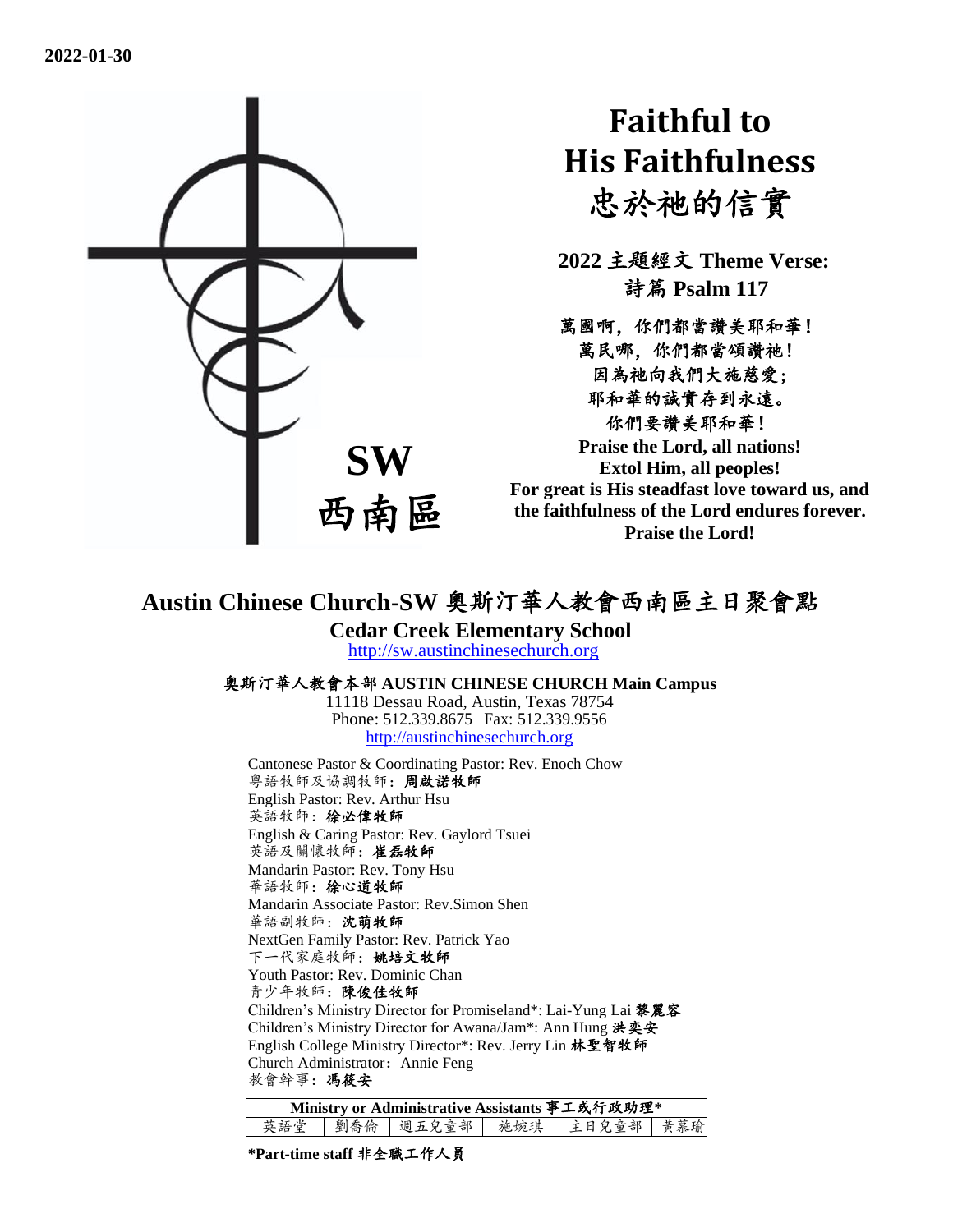詩歌敬拜及禱告 Worship and Prayer

信息 Sermon: 崔磊牧師 Pastor Gaylord Tsuei 翻譯 Translator: 陳燕薇姊妹 Yanwei Chen

## 列王紀下 **2 Kings 6:15-23**

## 你看見什麼?**Perspective--What Do You See?**

奉獻禱告、歡迎、報告 Offering Prayer, Welcome and Announcements

祝禱 Benediction

#### 普世宣教禱告**:**中國少數民族北壯族 **Pray for Global Mission: China Minority Group Zhuang, Northern (UPG)**

人口: 13,835,000 (絕大多數福音未及); 基督徒: 0.3% (~40000); 主要信仰 萬物有靈與祖先祭拜。壯族是中 國最大的少數民族,人口有一千八百多萬。其中近一千四百萬屬北壯族,講北壯語言,而多數北壯族群 居在廣西壯族自治區的西部和中部地區。中國 29 個省中的 15 個省,都有壯族人居住。他們恪守傳統, 絕大多數信奉山水森林都有靈異,也行祖先敬拜。感謝神的恩典,福音自 130 年前開始進入壯族,從 1990 以後逐漸成長。廣西壯族自治區有四萬基督徒,約佔人口 0.3%, 在 250 個或更多的家庭聚會中崇拜, 目 前已經有北壯語的福音廣播和耶穌生平影片。感恩神的帶領,求聖靈更挑旺北壯族人的復興之火,使更 多北壯村落成為神的子民。求神加添能力給更多宣教士和基督徒進入壯北,為神做工。

Population: 13,835,000 (mostly Unreached); Christian: 0.3% (~40000); Zhuang is the the largest minority group in China, with a population of 18M. Among them, 14M live in the Northern area speaking N. Zhuang langrage. Most of the Zhuang people live in Guang Xi Zhuang Autonomous Region, with more Zhuangs spread across 15 provinces of China. The religious believe is primarily toward ancestors, also the ethnic traditional believes. The Christian gospel reached to Zhuang 130 years ago, and has spreaded further during the past 30 years. There are 40 thousands Christians, account for 0.3% of the total Zhuang population, worshiping in 250 or more family gatherings. There are now Gospel broadcasts in Bei Zhuang and videos of the life of Jesus. Pray that the Christians and Missionaries be called to bring gospel to Zhuang people. Ask the Holy Spirit to bring thousands of Zhuang villages towards the Gospel message from Jesus Christ.

|                  |              |              | 內南區上王日衆實出席入數 Attendance of the Last Sunday @ ACC-SW |                |  |
|------------------|--------------|--------------|-----------------------------------------------------|----------------|--|
| $9:00-10:30$ AM  | 成人 Adult: 33 | 青少年 Youth: 1 | 學童 Children: 3                                      | - 婴孩 infant: 0 |  |
| $10:45-11:45$ AM | 成人 Adult: 23 | 青少年 Youth: 1 | 學童 Children: 3                                      | 婴孩 infant: 0   |  |

## 西南區上主日聚會出席人數 **Attendance of the Last Sunday @ ACC-SW**

## 全教會上週奉獻收入暨預算一覽表 **ACC's Offering Last Week and Budget**

|              | 上週               | 每週需要               | 截至上週已收                 | 截至上週需要      | 截至上週盈缺       |
|--------------|------------------|--------------------|------------------------|-------------|--------------|
|              | <b>Last Week</b> | <b>Weekly Need</b> | <b>Accum. Offering</b> | Accum, Need | Accum. Diff. |
| 經常費 General  | \$15,675         | \$38.521           | \$86,437               | \$154,084   | $-$ \$67,646 |
| 宣教 Mission   | \$2,600          | \$7,663            | \$14,094               | \$30.654    | $-\$16,560$  |
| 擴展 Expansion | \$450            | \$4,808            | \$2,860                | \$19.231    | $-$ \$16,370 |

瑪拉基書 Malachi 3:10 萬軍之耶和華說:你們要將當納的十分之一全然送入倉庫,使我家有糧,以此試試我,是否 為你們敞開天上的窗戶,傾福與你們,甚至無處可容。

Bring the full tithe into the storehouse, that there may be food in my house. And thereby put me to the test, says the Lord of hosts, if I will not open the windows of heaven for you and pour down for you a blessing until there is no more need.